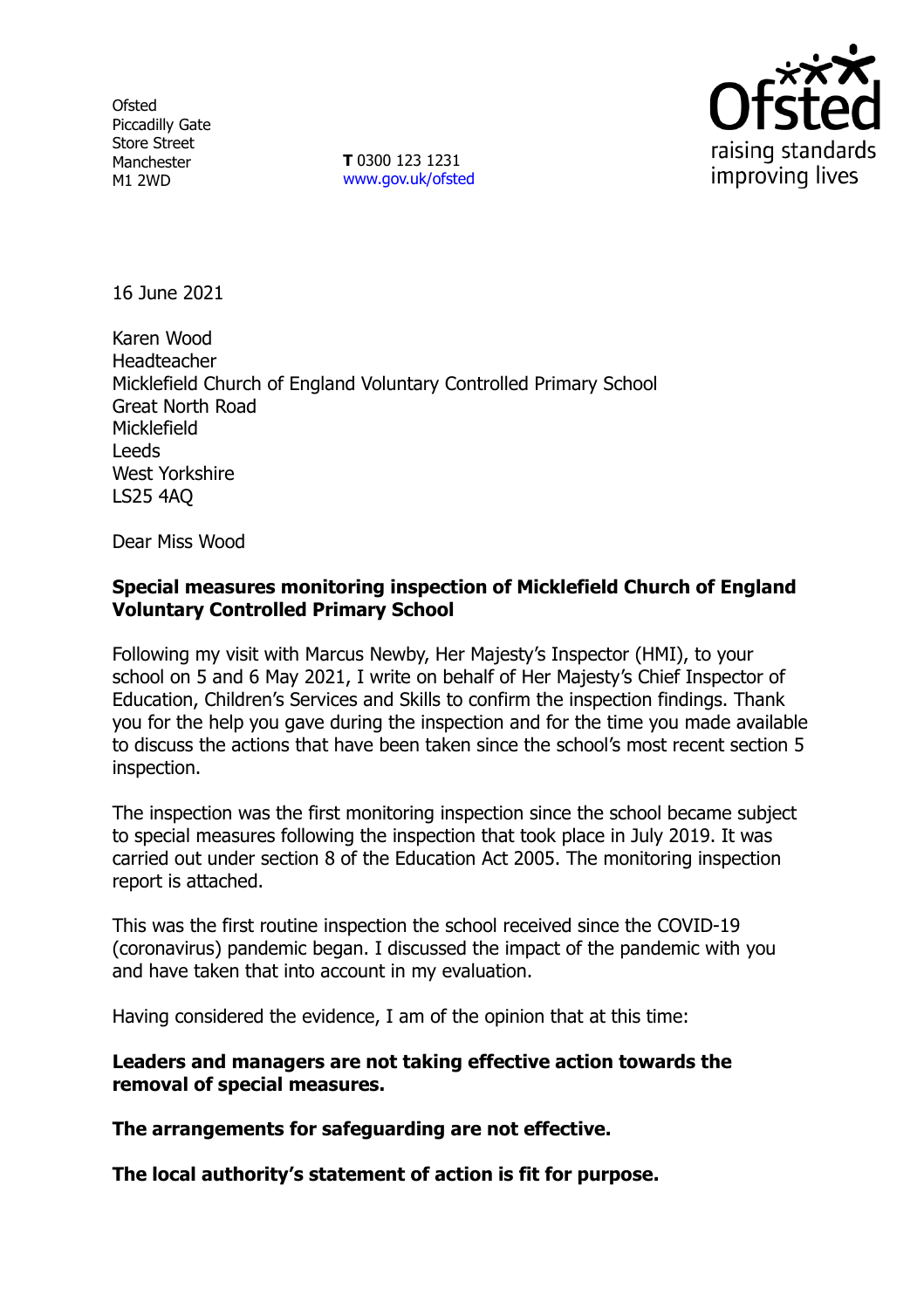

## **The school's improvement plan is not fit for purpose.**

## **The school may not appoint newly qualified teachers before the next monitoring inspection.**

I am copying this letter to the chair of the governing body, the director of education for the Diocese of York, the regional schools commissioner and the director of children's services for Leeds. This letter will be published on the Ofsted reports website.

Yours sincerely

Jean Watt **Her Majesty's Inspector**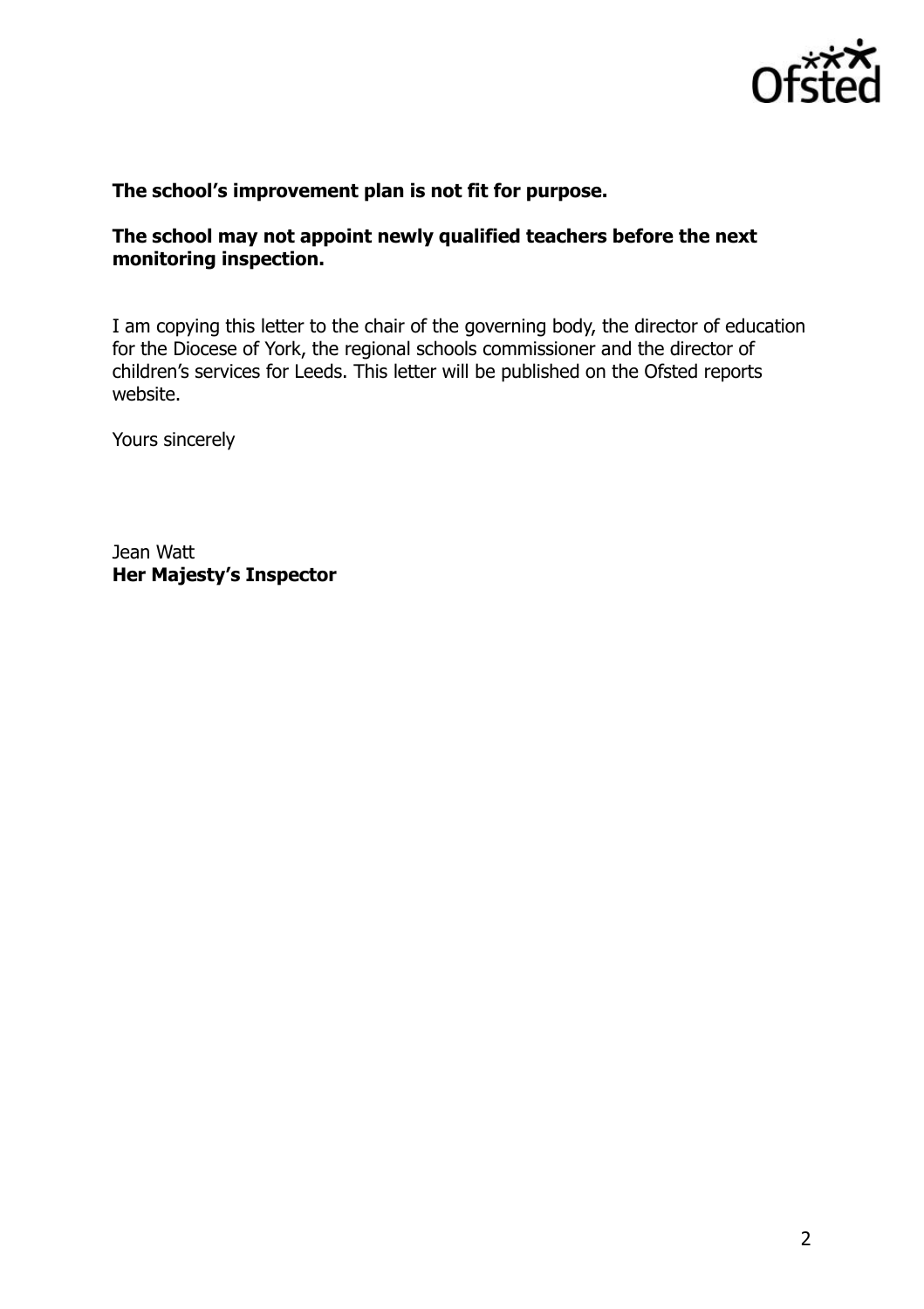

## **Report on the first monitoring inspection on 5 May 2021 and 6 May 2021**

# **Context**

Since the previous inspection in July 2019, there have been significant changes in senior leadership. Many of these changes are recent. A new chair of the governing body was appointed in January 2021. The substantive headteacher's absence has been covered by an interim headteacher since 19 April 2021. Two teaching assistants have left the school. The teaching staff have remained stable. Since the last section 5 inspection, the governing body and the local authority have actively engaged with academies with the view to conversion.

Prior to March 2020, leaders were in the process of reviewing the school's curriculum plans. This work was delayed because of the COVID-19 pandemic. Planned support from local English and mathematics hubs was postponed because of the national restrictions.

### **The progress made towards the removal of special measures**

Since the last inspection, the pace of change has not been swift enough. Although leaders have taken some steps to improve the teaching of early reading and phonics, most of the areas of weakness identified at the previous inspection have not been addressed. There has been a lack of effective leadership. Leaders have not focused on the right things. Therefore, leaders have not taken effective action to secure the necessary improvement.

Governors and senior leaders have not taken the necessary steps to ensure that safeguarding arrangements are effective across the school. Governors have not acted with sufficient urgency on the recommendations from an external safeguarding review conducted by the local authority. Governors are failing to fulfil their statutory responsibilities to ensure arrangements are suitable to keep pupils safe.

There is a poor safeguarding culture in the school. In some instances, leaders have not made child protection referrals to other agencies when pupils have been at risk of harm. Leaders have not worked closely enough with external agencies to ensure that pupils are protected from harm. This means that some pupils have not received timely help to keep them safe.

Leaders have not ensured that the early years welfare requirements are met, particularly in relation to safety and the organisation of the premises. Necessary actions identified in the recent fire risk assessment have not been followed up.

School leaders carry out appropriate checks when recruiting new staff. However, checks that have been undertaken on staff and governors are not consistently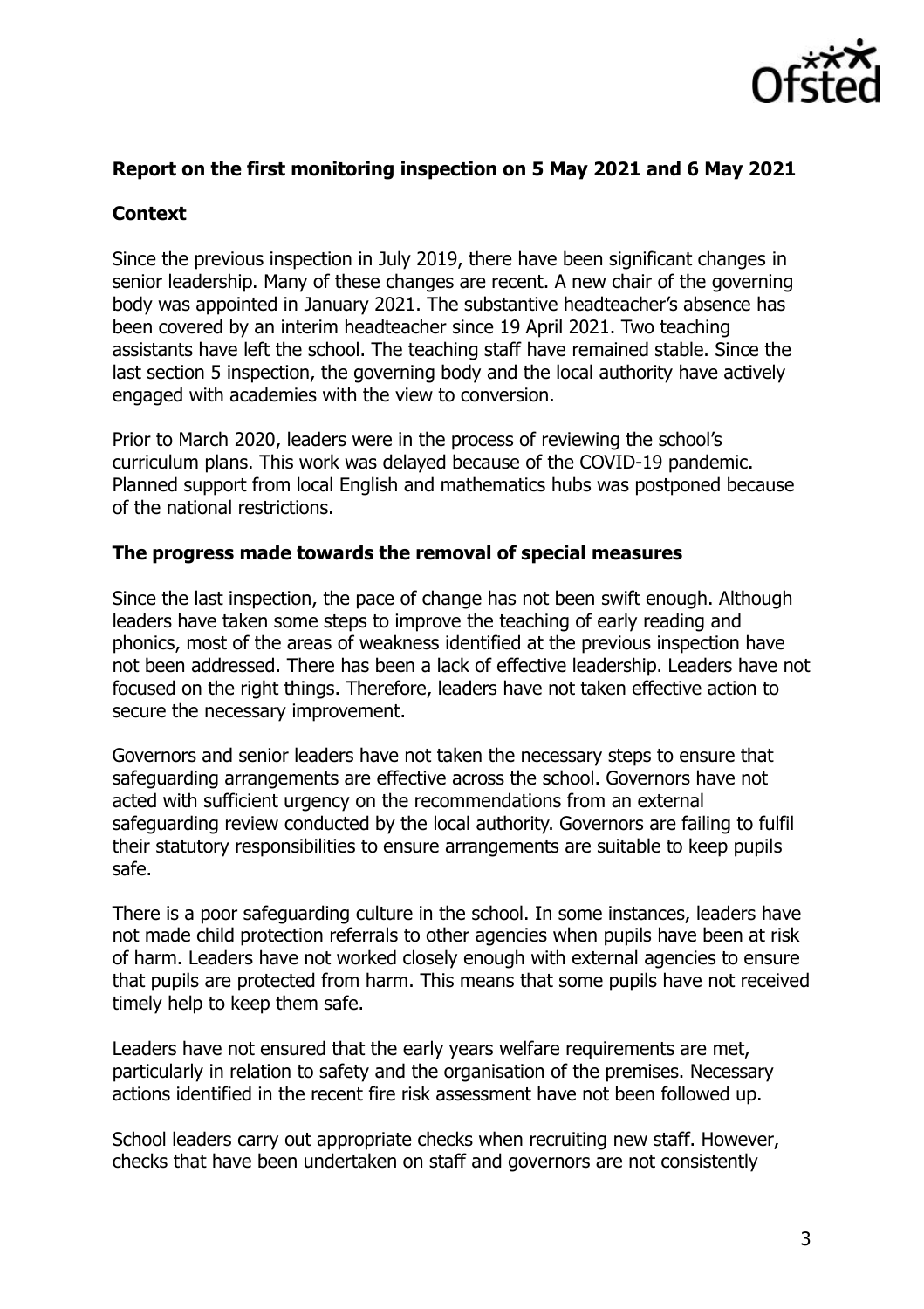

recorded in a single central register, as defined in the Department for Education statutory guidance.

A few parents expressed concerns about their children's safety. Despite the shortcomings in safeguarding arrangements, pupils told inspectors that there is always someone they can talk to if they have a problem. Pupils feel well supported. Those pupils who spoke to inspectors said that they feel safe at school.

### **The effectiveness of leadership and management**

Leaders do not have an accurate view of the school's strengths and weaknesses. Because of this, they have not identified which areas of the school's performance should be addressed as a matter of urgency.

The school's improvement plan makes links to the areas for improvement identified at the previous inspection. However, the plan is not precise enough about the impact leaders expect to see or how success is to be measured. This means that leaders' accountability is unclear.

Leaders have taken action to improve some aspects of the quality of education. However, some areas of the school's work have been ignored for too long. For example, leaders have not identified the important knowledge that they want pupils to know and remember in subjects such as modern foreign languages, computing, and design and technology. Pupils are not developing their knowledge and skills well enough in these subjects.

Leaders have taken steps to improve early reading and phonics. The English leader is working with specialist teachers from a local English hub. Leaders have introduced a new phonics programme. Staff have received training. However, some staff do not implement the training effectively. This means that some pupils who struggle with learning to read are not catching up as quickly as they should.

Since the previous inspection, the subject leader has worked with specialist teachers to develop the mathematics curriculum. As a result, there is an improved mathematics curriculum that is carefully planned and well sequenced.

The provision for pupils with special educational needs and/or disabilities (SEND) is weak. Leaders do not have a clear system in place for identifying individual pupils' needs. Leaders have not checked that staff have the necessary skills to ensure pupils with SEND receive the right support. As a result, staff have not been provided with the training they need to ensure they can support pupils effectively.

Too many pupils continue to be regularly absent from school. More recently, leaders have started to place greater emphasis on the importance of pupils attending school every day. Leaders are beginning to put strategies in place to check on and improve pupils' attendance. It is too early to see the impact of this work.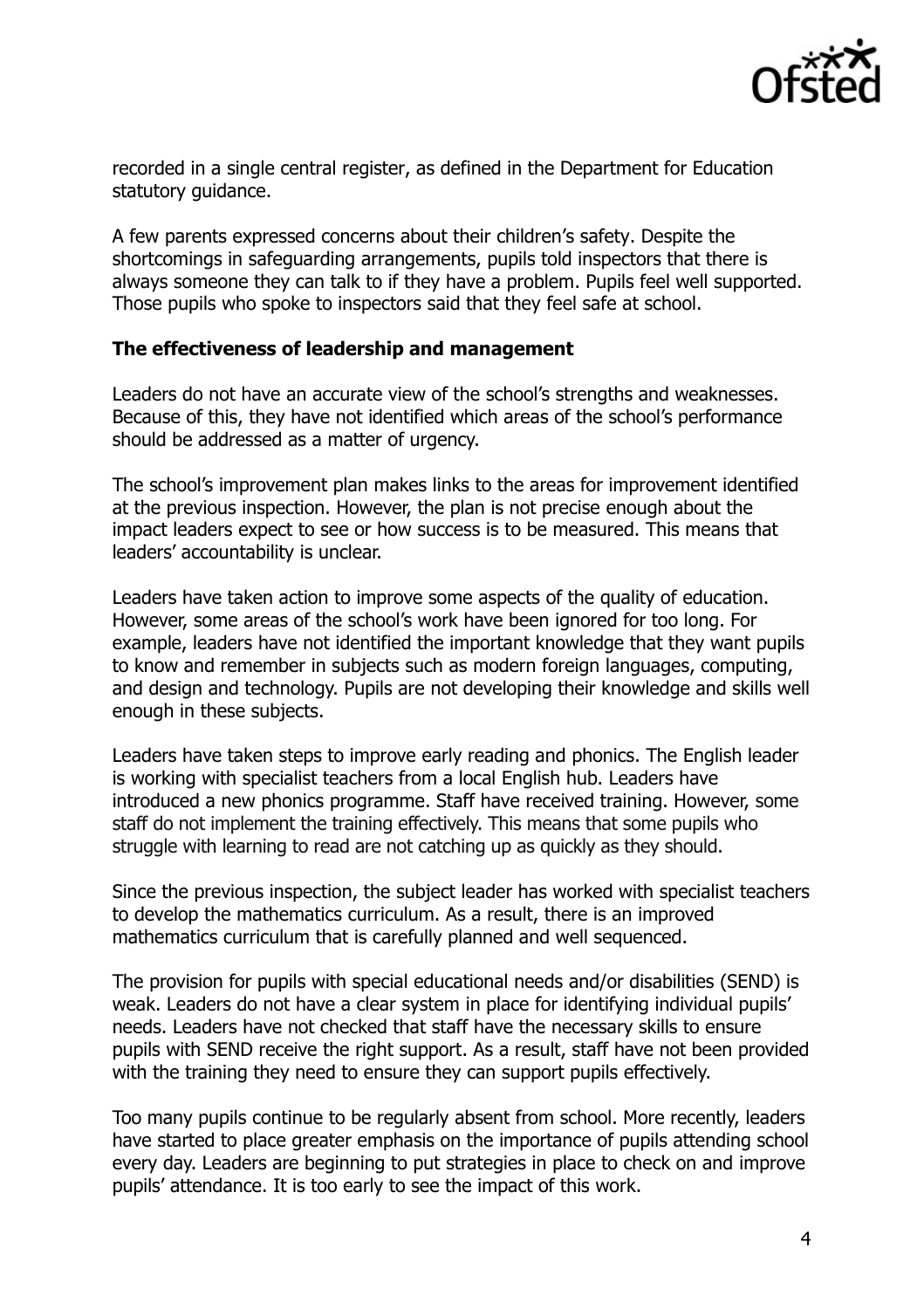

Since the last inspection, serious behaviour incidents have increased. Leaders have not taken action to reduce incidents of poor behaviour quickly enough. A more recent focus on the school's expectations has provided clearer guidance to pupils on how to behave in school. Pupils appreciate the recent changes introduced by the new interim headteacher. Pupils know what is expected of them and others since the introduction of the new behaviour policy. However, it is too soon to see the lasting impact of these early actions by leaders.

Governors do not assure themselves of the accuracy of information shared with them by leaders. They have not challenged leaders well enough on the areas that need to improve. The new chair of the governing body has quickly identified the areas in need of rapid improvement.

Staff feel supported by leaders and are confident that leaders consider their workload. Staff appreciate the professional development they have received.

### **The school should take further action to:**

■ Urgently address weaknesses in safeguarding arrangements, including ensuring that appropriate action is taken where pupils are at risk of harm. Leaders should also ensure that an accurate record is maintained of checks on the suitability of adults to work with pupils.

## **Additional support**

Recently, the local authority carried out a review of the school which identified a range of safeguarding concerns. The local authority is working with leaders and governors to implement the recommendations from the review.

A local English hub has provided support to improve the teaching of early reading and phonics. This is beginning to improve teachers' knowledge and skills in how to teach children to read fluently.

Specialist staff from the local authority have provided support to improve the provision for pupils with SEND. However, improvements in SEND provision are limited. The special educational needs coordinator and other staff require training to help them to provide the right support for pupils with SEND.

#### **Evidence**

During the inspection, inspectors met with the interim headteacher, the assistant headteacher, teaching and support staff and the school's business manager. An inspector reviewed the school's single central register of checks on the suitability of adults to work with pupils. Inspectors held discussions with representatives of those responsible for governance and held video calls with representatives of the diocese and the local authority.